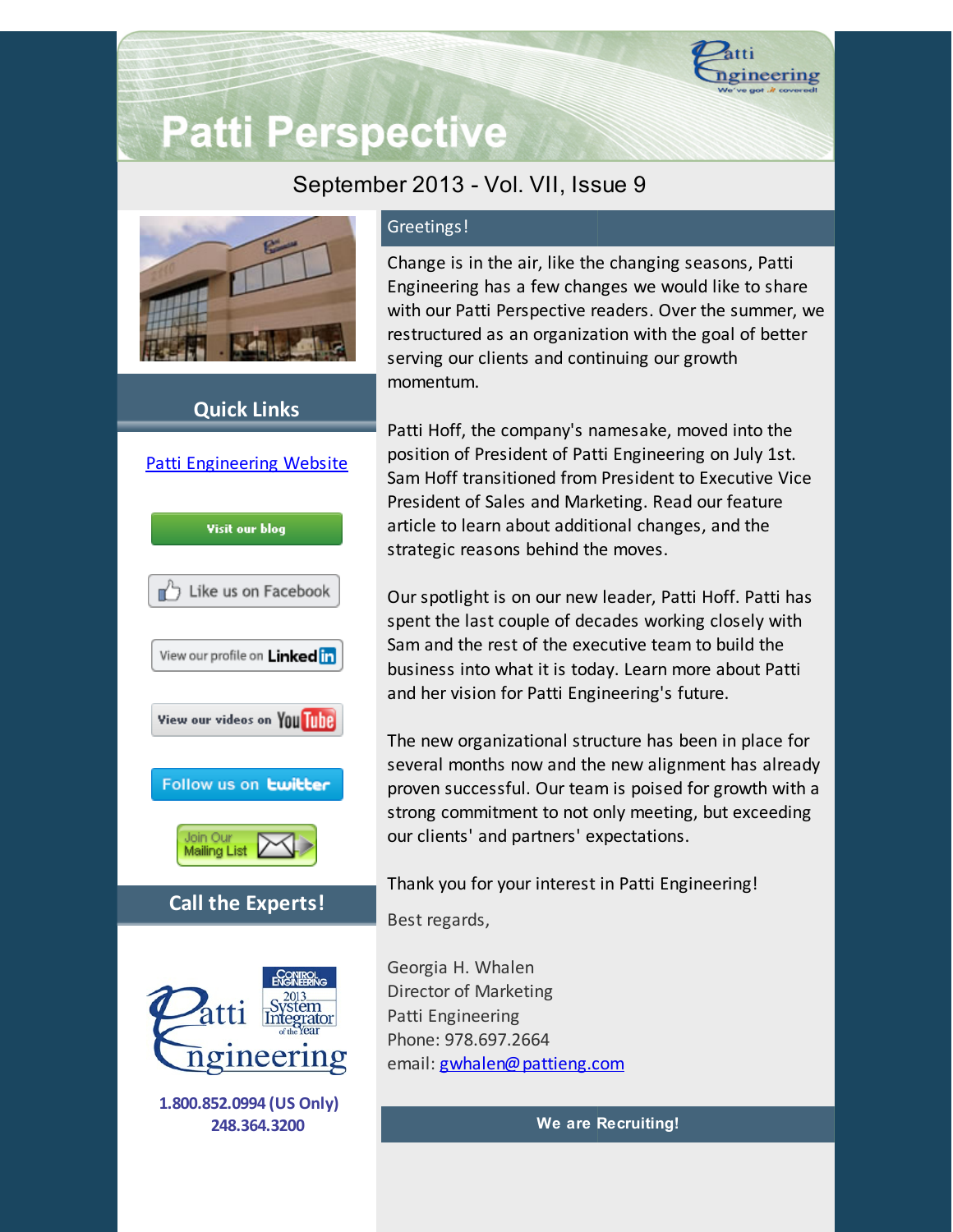



Patti Engineering is always looking for great talent! If you are interested in exploring opportunities at Patti Engineering, email us at [Management@PattiEng.com.](mailto:management@pattieng.com)

#### **Patti Engineering Strategically Restructures**

*Patti Hoff Transitionsinto New Role as President of Patti Engineering*

Over the course of the summer, Patti Engineering made strategic changes in its organizational structure to position the company to better serve clients and accelerate growth initiatives. Former Vice President of Finance, Patti Hoff, stepped into the role of President. Patti has long been a vital part of Patti Engineering's executive team, working alongside her husband Sam Hoff since the company's inception in 1991. This provides the opportunity for Sam, former President, to move into his new role as Executive



Vice President of Sales and Marketing where he has taken a more active role in business development as the company continues momentum and achieves growth. Sam is very much enjoying



his new job. A salesman at heart, Sam thrives on interacting with all current and prospective customers and partners, making this executive shift an easy decision for the company.

"Patti's promotion to president has been a smooth transition. She has been instrumental in building the company's solid financial position and we expect nothing less from her than achieving the same results organization-wide," said Dave Foster, vice president of engineering. "We are also enjoying watching Sam excel in his new role taking advantage of growth opportunities across the nation."

Additional restructuring changes included the promotion of Steve Palmgren to Vice President of the Southern Region, responsible for overseeing engineering services and business development. In his previous role as Director for the Texas office, Palmgren led hardware and software development and design for major client projects. Steve has been with Patti Engineering since 2001 and has more than 17 years of control systems experience from plant floor and assembly automation to specializing in assessing and manipulating databases. Steve has been the lead engineer on several of Patti Engineering's most significant projects with very visible clients.

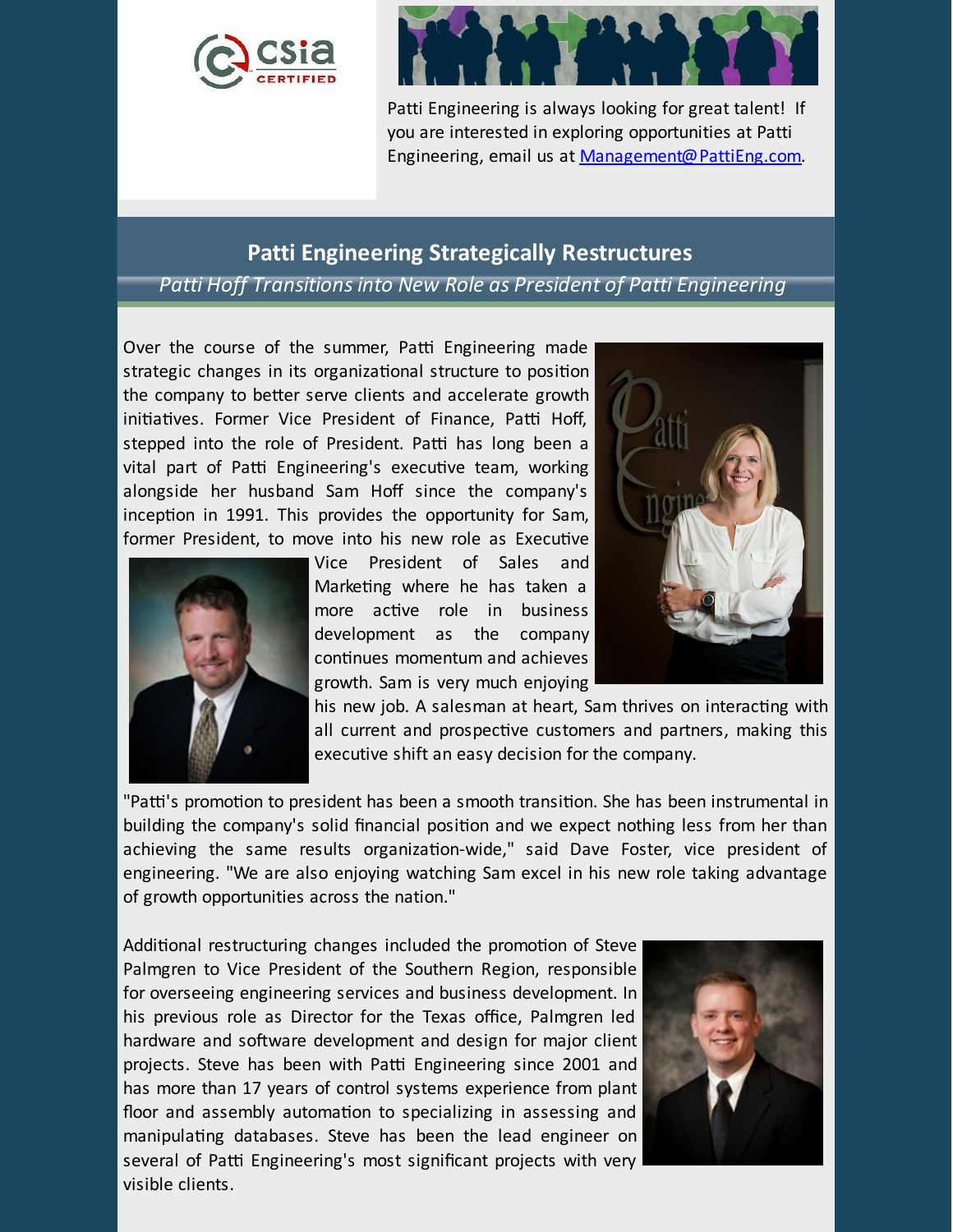Through all of the organizational changes, Patti Engineering's rock solid engineering staff has continued to excel in project delivery. Congratulations are in order for engineers Dave Calme and Moez Moradipour who were recently promoted to the position of Senior Controls Engineer. Currently, the company is aggressively looking for top talent among graduating engineering students and highly experienced engineers.

By reinvigorating the executive team through the promotions and revisions to current executive job roles, Patti Engineering aspires to build off of the great success the company has enjoyed over the last 22 years. Achieving the recognition from Control Engineering Magazine as the 2013 Integrator of the Year was just the beginning of this new phase we are writing in our company's history books.

"We are very proud of our tremendous engineers and lucky that they allow the executive team to thrive on a daily basis," Patti explained. "With the help of the great team here at Patti Engineering, I am positive that together we will continue the successful path of my predecessor, and then some!"

## Click here for the Patti Engineering Strategically [Restructures](https://origin.library.constantcontact.com/doc205/1101449641109/doc/f710XmdBqSSvXIOh.pdf) article in PDF **Patti Personnel - Patti Hoff**



Patti Engineering shines the spotlight on our new President (and company namesake), Patti Hoff. Patti's recent promotion to President came among several strategic leadership promotions and job role changes. As Patti Engineering's new President - effective as of July 1, 2013 -Patti Hoff is thrilled, though she will admit she never envisioned herself at the top of its leadership team. As a

core member of the executive team, Patti has spent the last couple of decades working closely with her husband and former company President, Sam Hoff. She has provided critical business input and believes this will help her transition continue to go smoothly.

The Patti Perspective newsletter has honored Patti in our spotlight articles before, but we think this promotion deserves proper recognition and celebration. We hope you will enjoy getting to know our new leader a little bit better by reading this article.

Born and raised in Flint, MI, Patti is the youngest of eight siblings. Her parents combined were employed for 70 years with General Motors. She earned her Bachelor of Science degree in Business Marketing at Oakland University in Rochester Hills, MI. She met Sam at GMI and the history of Patti Engineering began soon after.



The Hoff family enjoys spending time together in the Michigan outdoors. Sam has a passion for golf, enjoys playing poker and is an avid sports fan, while Patti enjoys reading, playing board and card games, watching her children play sports, and will occasionally join Sam to play a round of golf. They especially like to visit Patti's extended family "up North" during beautiful Michigan summers.

Her greatest accomplishment, despite her recent promotion, has been raising her two